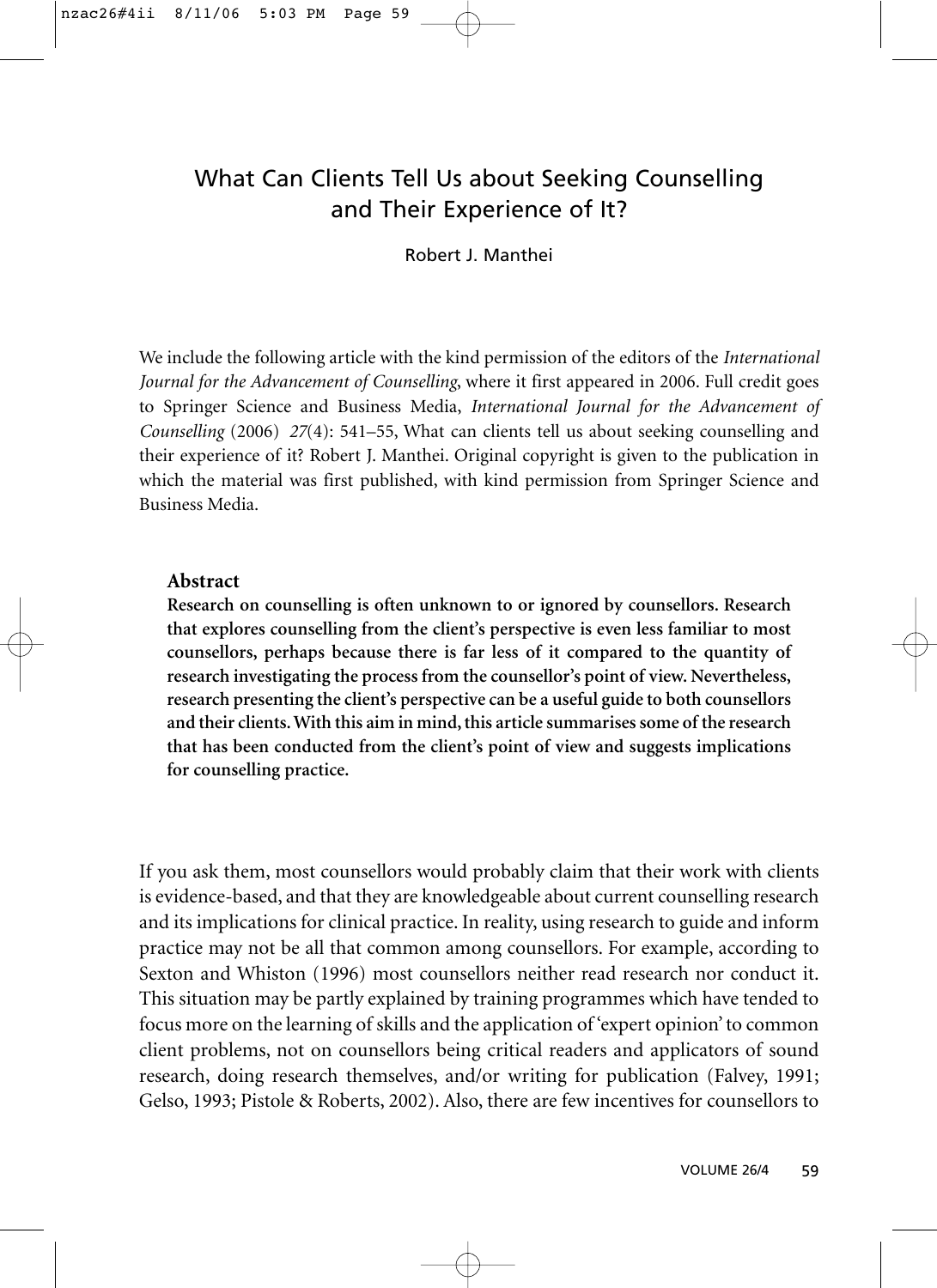conduct research since they are seldom rewarded or promoted for such activity. In fact, there may actually be disincentives for doing research. For example, employers may actively discourage their clinical staff from doing research because it is timeconsuming, does not generate fees, and seldom leads to clear-cut policy or practice innovations (Pistole & Roberts, 2002). The same is probably true of counsellors working in private practice (Manthei, 2001).

This situation also exists among New Zealand counsellors as evidenced in three areas: (1) the lack of research impact on clinical practice, (2) the declining number of counsellors as authors in professional publications, and (3) the number of counselling-related articles in those publications that presented and analysed actual research data. Three reviews spanning 30 years of published counselling literature originating in New Zealand failed to provide clear evidence that published research had markedly influenced therapeutic practices (Small, 1980; Manthei & Miller, 1991, 2001). Second, the same three reviews also revealed that over those 30 years practising counsellors had become less active in writing material for publication in their professional journal, the *New Zealand Journal of Counselling*. Third, although the percentage of journal articles reporting original data remained fairly steady at 33%, this level was thought to be insufficient and that there was a need for 'more local research that: (i) investigates local issues, (ii) uses local subjects, and (iii) is situated in local settings' (Manthei, 2001, p. 11).

Another problem with current counselling research is that studies highlighting the client's perspective have been comparatively sparse (Bowman & Fine, 2000; McLeod, 1998) compared with the volume of research examining the counsellor's perspective, most of which has used quantitative methodology (Gordon, 2000; Howe, 1996; Polkinghorne,1984). A recommended alternative has been to address the client's understanding of counselling by the use of qualitative methods in order to explore in greater detail how clients perceive, experience and make sense of their counselling (Gordon, 2000; Howe, 1996). Merely observing and measuring what people do falls far short of actually understanding their inner experience of the process of counselling, whereas asking clients for their perspectives on counselling helps them '… control the meaning of their own experience and the meanings that others give to that experience' (Howe, 1996, p. 374).

In this article, research that addresses the client's experience of seeking and receiving counselling is summarised and trends identified. It is hoped that such knowledge will encourage counsellors to be more thoughtful, critical of and informed about the counselling process and, in turn, suggest ways they might be more effective in their work with clients. Throughout the article a case is made for counsellors to be more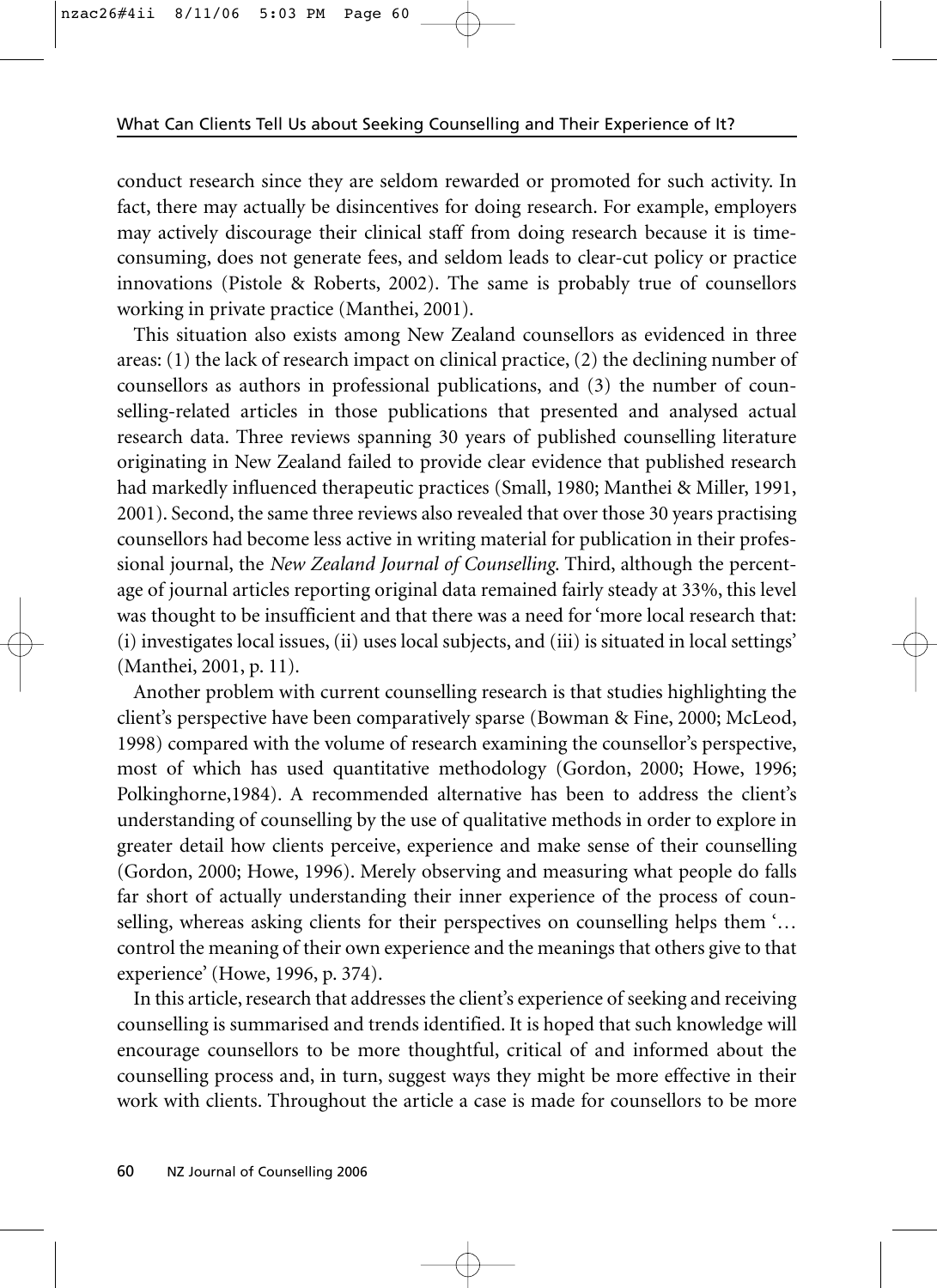open to and active in seeking their client's point of view generally, and, more specifically, what *clients find most useful* to them in their counselling (Bowman & Fine, 2000; Metcalf et al., 1996).

### **Summary of literature and implications**

What follows is a brief summary of some of the current counselling research literature that examines the process from the client's perspective. Because of its immediate relevance and greater face validity, field-based research was accorded priority for inclusion in this summary, though not exclusively so. Because the articles cited comprise studies that were conducted on diverse groups of clients in different settings and countries, the conclusions drawn are necessarily broad and indicative of trends only. They may not, of course, fit with a particular client's unique circumstances and most readers will be able to cite exceptions to each of the general findings presented. Nevertheless, there is value in knowing this information, thinking about it and discovering ways to apply it in one's counselling work. The material might also be useful to share with clients, at a time and in a form that would be appropriate. Clients, after all, have a right to be 'informed' about the process and procedures of their own counselling, and having such information might help them to approach their counselling in a more positive frame of mind, be more motivated to get started, more likely to make necessary changes, feel more in control over what happens to them and reduce their initial apprehensions about seeking and receiving counselling.

#### Part 1: The process of seeking counselling

Given the substantial gap that exists between those who need mental health services, including counselling, and those who actually seek such services (Alvidrez, 1999; Bayer & Peay, 1997; Bridgman, 1994; Clarkin & Levy, 2004; Hemmings, 2000; Vessey & Howard, 1993), there is a need to better understand the help-seeking behaviour of counselling clients. Previous research has found that most clients follow a similar process in seeking counselling, one that tends to fit with Saunders' (1993) four-step model of help-seeking. This model suggests that clients first recognise they have a problem; then at some point they decide that counselling might help them solve it; next they decide to seek counselling; and, finally, they contact a specific counselling agency or counsellor for help.

#### **(1) Once clients recognise they have problems they first try to solve them themselves**

It is common for clients to try a variety of things to resolve their problems *before* seeking counselling. Counselling is seldom seen as a first resort (Howard et al., 1996;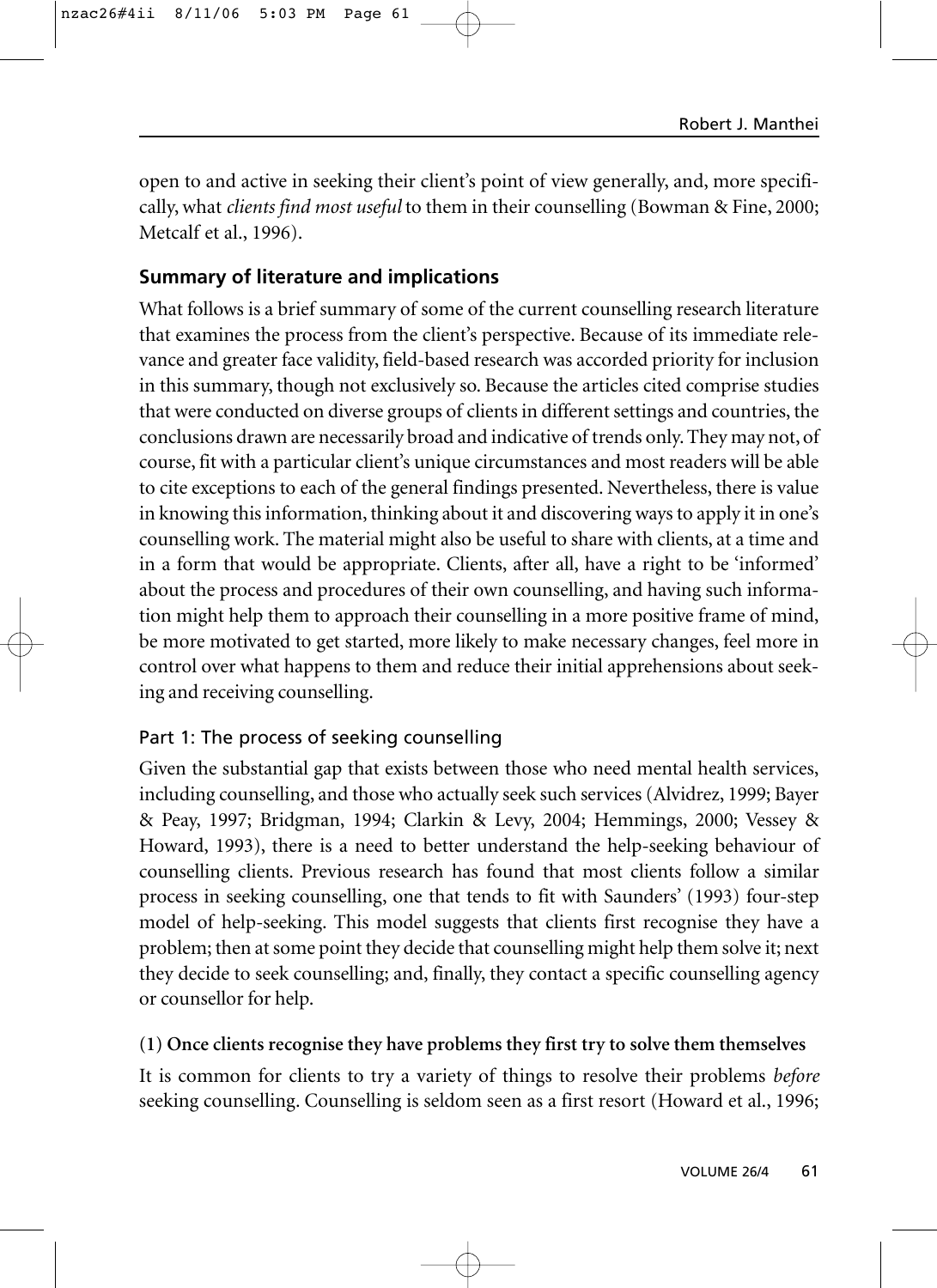Saunders, 1993; Wills & DePaulo, 1991). These efforts to 'self-heal' are similar to the things that counsellors might suggest as homework, and similar to the methods used by people to solve their problems generally (Bohart & Tallman, 1999; Saunders, 1993). These self-help attempts might include seeking help from non-professional sources such as family members and friends; talking to clergy or another health professional; easing up at work to reduce pressure and stress; using inspirational messages or meditation; reading relevant literature; relaxation activities; taking walks; trying to change their way of thinking; taking medication or using alcohol; denying a problem exists; praying; changing their thinking about the problem (Bohart & Tallman, 1999; Cohen & Wills, 1985; Cross et al., 1980; Manthei, 2005a; Wivell & Webb, 1995).

## **(2) A sizeable number of new clients who attend a first session report that their problems have already begun to improve**

Weiner-Davis et al.(1987) reported on an accidental discovery that has since become known as *pretreatment change*; that is, that even before counselling has begun, some clients report that their problem situation has improved in a desired way. Subsequently, systematic attempts to elicit this information by means of a series of 'pre-therapy change' questions have identified problem improvement in 25% to 50% or more of new clients (Johnson et al., 1998; Lawson, 1994; Ness&Murphy, 2001; Throckmorton et al., 2001). Interestingly, some of these clients did not even recognise that such improvement had occurred until being prompted to think about it (Lawson, 1994). Possible reasons for this phenomenon are the partial success of their efforts at self-healing (described above) and the fact that deciding to go to counselling can be seen as evidence of clients being 'agentic' and proactive. It also signifies a positive step forward and a clear indication of their motivation to change (Bohart & Tallman, 1999; Presley, 1987).

*Implications for counsellors:* Knowing this information, counsellors, whatever their preferred approach or model, should ask their clients during the first counselling session what attempts they have made to solve their problems before coming to counselling and how successful those efforts have been. Knowing which efforts worked, or did not work, and why, could be valuable information in assigning tasks or homework later in counselling, identifying goals to work toward and planning strategies by which clients might achieve those goals. It could also be useful to ask about pre-counselling change; that is, if clients have noticed any improvement in their situation before coming to their first session. Calling attention to pre-counselling progress can engender hope in clients, reduce their reluctance and change possible negative expectations about counselling into positive ones (Kirch, 1990).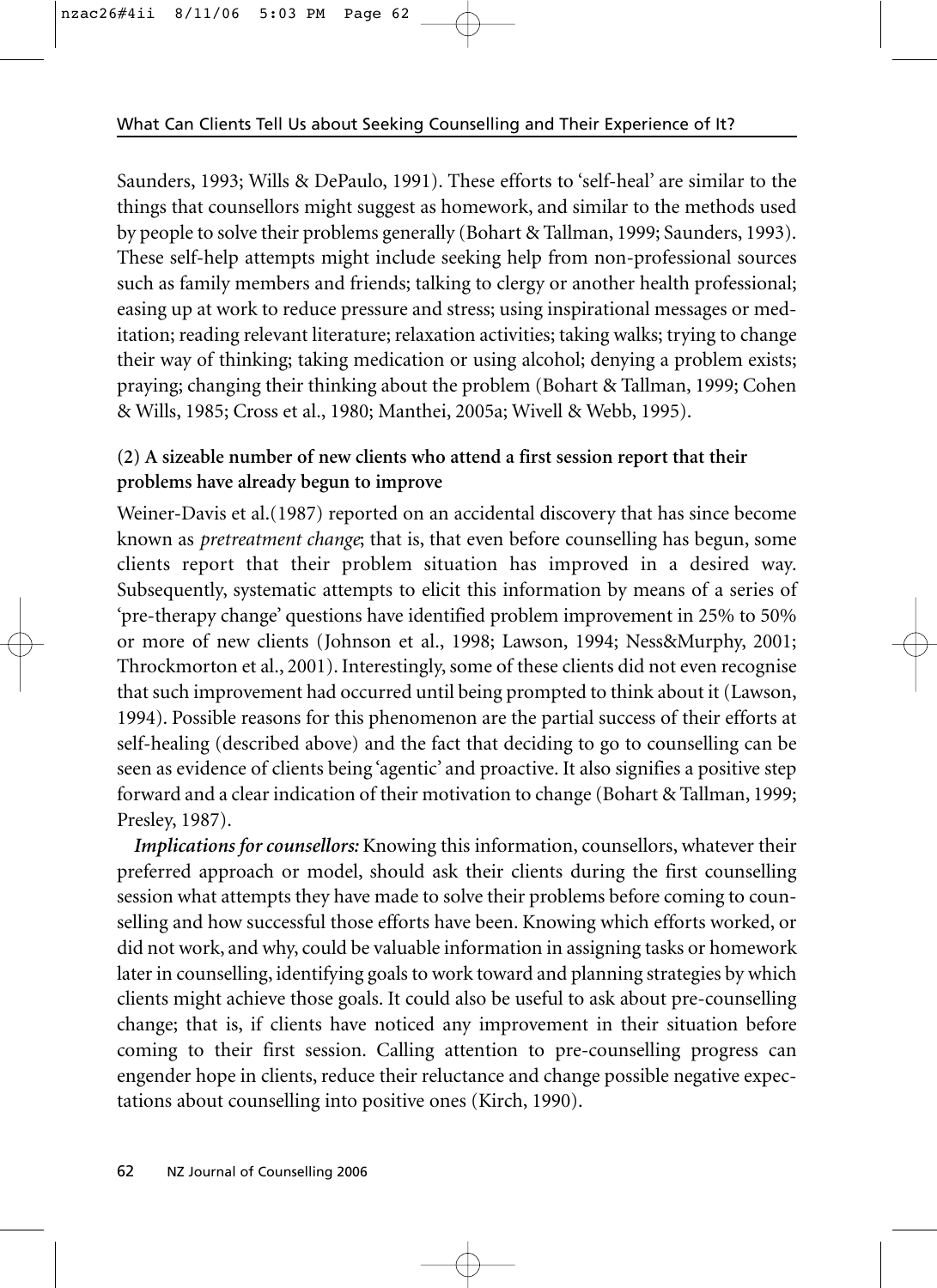### **(3) Clients seek counselling when their efforts to heal themselves have failed**

Clients tend to seek counselling when the things they are doing themselves to manage their problems are no longer sufficiently effective or working satisfactorily. Sometimes there is a trigger event that makes the need to get counselling almost compelling. At this point, counselling is seen as the logical next step, or by some as a 'final option' (Cramer, 1999; Norcross & Aboyoun, 1994; Sherbourne, 1988; Wivell & Webb, 1995). Typical of the things that convince clients to finally seek counselling are a specific event, advice from someone else (such as a doctor), a personal or family crisis, a slow deterioration of their situation, reading something or hearing information on the radio or television that gives them new insight into themselves (Manthei, 2005a).

## **(4) The time between first thinking about seeking counselling and getting it varies from client to client**

Some research has reported that the process of deciding to get counselling can be long and difficult and that clients often needed at least a few months to seek counselling after deciding it might help them (Monroe et al., 1991; Saunders, 1993). More recent research has reported that this time gap was considerably shorter, typically a month or less (Manthei, 2005a), but most of the clients in this study had previous experience of counselling which may have made the decision to seek counselling again easier and quicker (Cusack et al., 2004; Deane & Todd, 1997).

*Implications for counsellors:* Asking clients about how they decided to get counselling could reveal important clues about their readiness to engage in counselling, the extent to which they are knowledgeable about the process, their motivation to change and their present competencies and skills. Some of this information might be used later in counselling to construct goals and strategies. Key questions could include: 'Is this your first experience of counselling? If so, what are you expecting will happen?'; 'What convinced you to seek counselling?'; 'Why seek it now rather than a month ago, or a month from now?'

## **(5) Clients tend to go to the counselling agency or counsellor that has been recommended to them**

Once clients have decided to seek counselling they are still faced with the problem of choosing an agency and/or a counsellor. Many clients merely go to the agency that has been recommended to them, usually by their doctor or another health professional, or, in a substantial number of cases, by a social acquaintance (Cusack et al., 2004; Manthei & Duthie, 2003; Pescosolido et al., 1998; Sharpley et al., 2004; Wivell & Webb,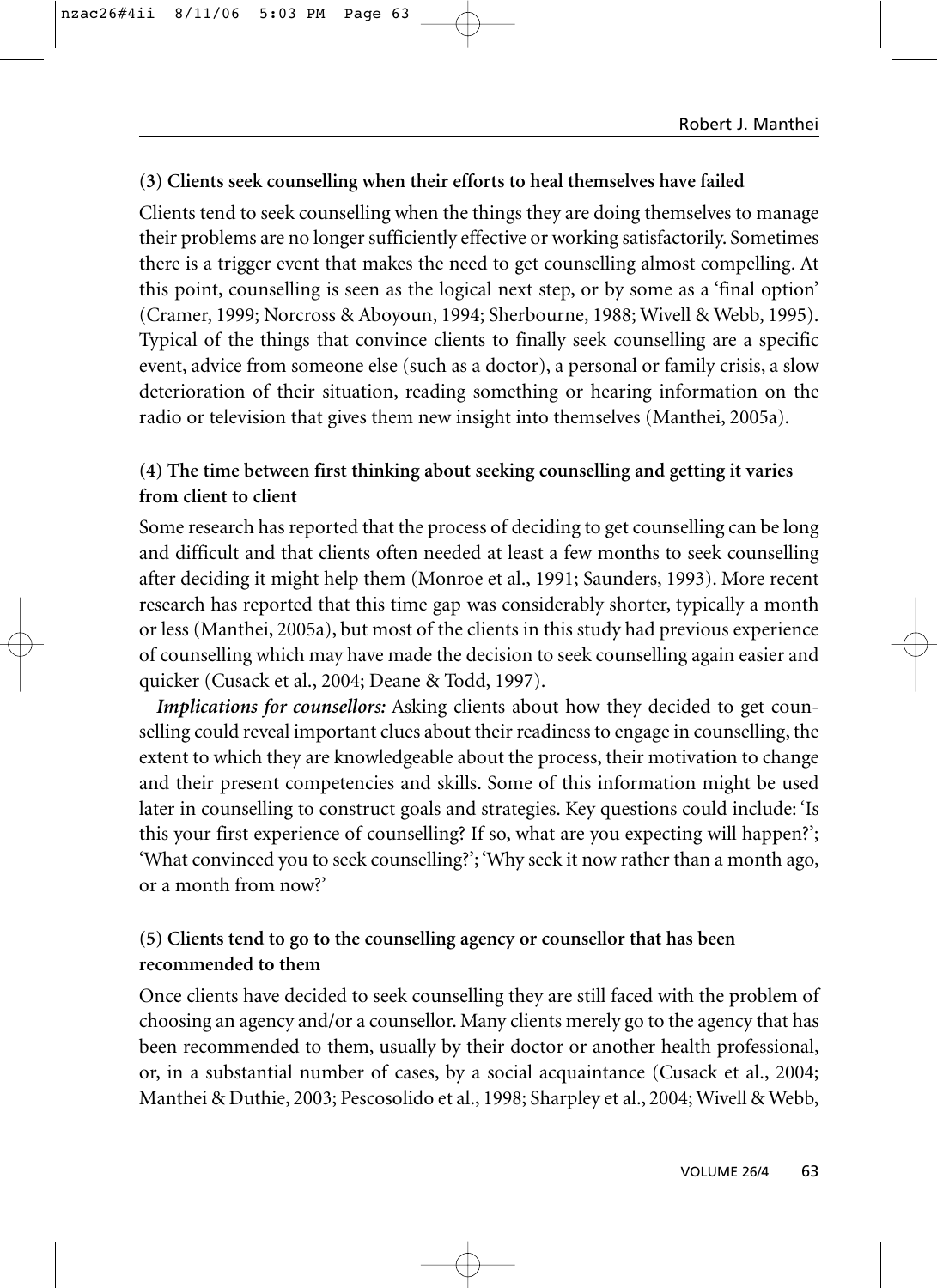1995). Other less frequently cited reasons involve practical considerations such as cost and convenient location (Manthei, 2005a).

*Implications for agencies and counsellors:* Agencies should make their services known to other health professionals, especially those in their locality (e.g., doctors, staff in social work or welfare agencies, other mental health services). Publicising services among these groups seems to result in frequent referrals and may actually be more time- and cost-effective than trying to educate potential clients about counselling and encouraging them to be effective consumers by 'shopping around' for the counselling service that suits them best (Manthei, 2005a; Manthei & Miller, 2000).

## **(6) Clients like choice and the opportunity to make meaningful decisions about their counselling**

Previous research has indicated that clients welcome the chance to make meaningful choices and decisions in their counselling (Bowman & Fine, 2000; Kremer& Gesten, 2003; Maione & Chenail, 1999; McDonald & Webb, 1998). Research has also shown that they are keen observers of their counsellors and their surroundings (Jinks, 1999; Yardley, 1990) and this extends to their first impressions of their counsellor. All counsellors should realise that they are being closely scrutinised and assessed by their clients, in much the same way that they are carefully observing and assessing their clients (Hill et al., 1993; Yardley, 1990). There is considerable literature on client preferences for counsellor characteristics in which it is clear that not every client-counsellor match is immediately congenial, comfortable and/or successful. For most clients, good match-ups tend to be those that in some way meet their self-perceived needs or demonstrate a similarity to them in some important way (Vera et al., 1999). Finally, when clients first appear at a counselling agency, they can be strongly affected – positively or negatively – by their first impressions of the physical layout, the office or reception staff (Manthei, 2005b).

*Implications for counsellors and agencies:* Counsellors should accept and be comfortable with the fact that their clients are assessing the situation from the first moment: the counsellor seated before them, their sense of safety and comfort, the physical surroundings, the direction in which things are progressing. Because it might be useful to know the client's initial reactions to the situation, and whether they would prefer other circumstances (e.g., a counsellor whose gender, ethnicity, religion or age more closely matches their own; or a different room, decor, seating position, etc.), it might be useful to explain the process and to ask clients about their first impressions, expectations and preferences. Doing this could help clients to feel included in a collaborative process of making decisions about their counselling. Their answers to these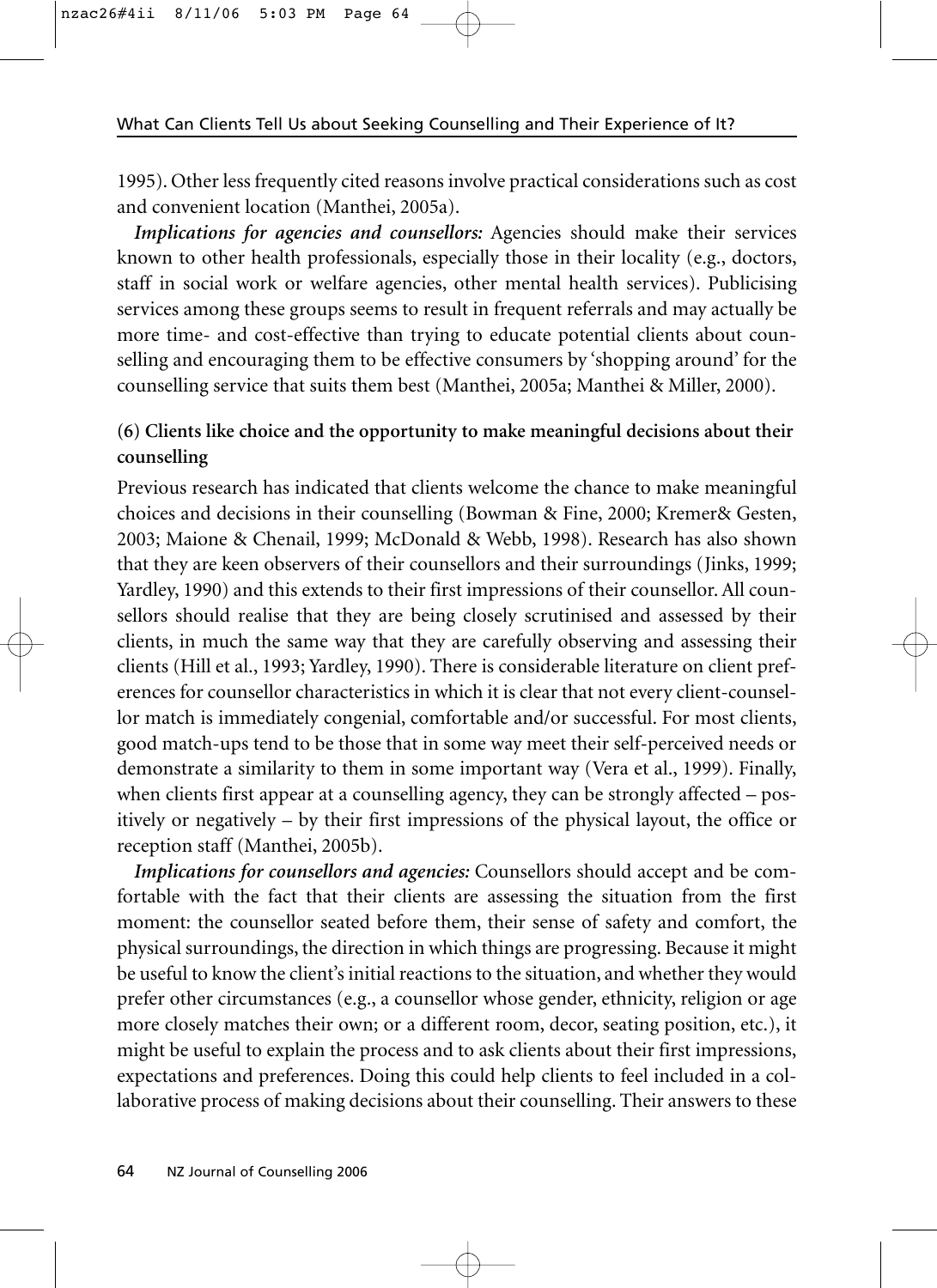questions could then be used to review – and improve – intake procedures and the physical lay-out of the agency or counselling room: are they welcoming, comfortable, non-threatening? Are any changes necessary?

### Part 2: The client's experience of counselling

Previous qualitative research on the counselling process has demonstrated repeatedly that there is more going on with clients than is apparent to either their counsellor or an observer (Jinks, 1999; Yardley, 1990). This research has also shown that clients are careful, insightful, reflective observers of what happens to them in their counselling (Bohart & Tallman, 1999; Manthei, 2005a, b; Maione & Chenail, 1999; Rennie, 1994, 2004; Yardley, 1990). Thus, it is probably not surprising to find that clients' and counsellors' views of counselling often differ. Since both perspectives – counsellor's and client's – are valid and both '… appear to have distinctly different viewpoints on counselling, research should assess both views' (Dill-Standiford et al., 1988, p. 54). In addition, if it is the case that 'the active efforts of clients are responsible for making psychotherapy work' (Bohart & Tallman, 1999, p. xi), then the client's view of their experience of counselling cannot be ignored and neglected.

#### **(7) Clients and their counsellors often disagree on what happens in counselling**

Research on the client's perceptions of the counselling process has shown that clients' and counsellors' views of their counselling often differ in numerous and important ways (Carpenter, 1994; Caskey et al., 1984; Dill-Standiford et al., 1988; Gaddis, 2004; Gordon, 2000; Horvath et al., 1990; Horvath & Symonds, 1991; Lever & Gmeiner, 2000; Maione & Chenail, 1999; Manthei, 2005c; Martin & Stelmaczonek, 1988; Metcalf & Thomas, 1994; Paulson et al., 1999; Rennie, 2004; Scheel et al., 2004; Tracey & Dundon, 1988). More specifically, clients usually expect counselling to be shorter than do their counsellors (Horvath et al., 1990; Klein et al., 2003; Pekarik & Wierzbicki, 1986); clients tend to see counsellors as more directive than counsellors see themselves (Metcalf et al., 1996; Yardley, 1990); the two parties often disagree on session impact (Caskey et al., 1984; Dill-Standiford et al., 1988), therapist intentions (Caskey et al., 1984; Horvath et al., 1990) and even the homework that has been suggested (Scheel et al., 2004). Even when identifying the most important or critical events in their counselling, clients and counsellors have agreed only about a third of the time (Cummings et al., 1992a, b; Martin & Stelmaczonek, 1988).

*Implications for Counsellors:* There is a tendency for counsellors to think they know and understand what happens in counselling and what is going on in their clients' minds. The evidence clearly suggests otherwise and should act as a caution to coun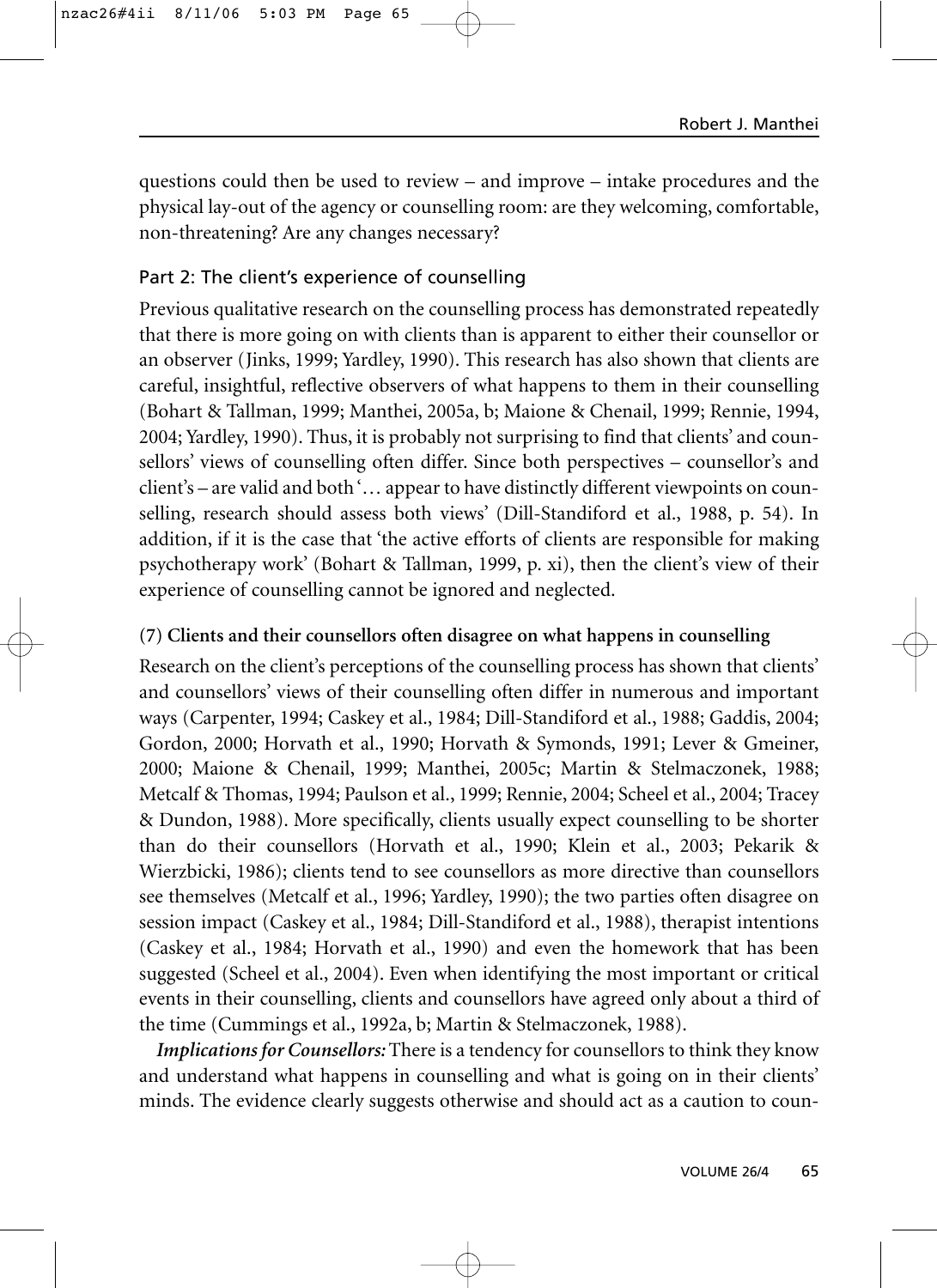sellors to refrain from over-interpreting and too-quickly constructing explanations for their clients' predicaments. Rather, adopting a stance of 'not-knowing' (De Jong & Berg, 2002) and asking clients to explain their situation in greater detail would lead to more accurate understanding. Questions such as 'How are we doing?', 'Is what we are talking about useful for you?' and 'Am I understanding how things are for you?' could be productive.

## **(8) The things clients do outside of their counselling are important in achieving successful counselling outcome**

Many counsellors, particularly brief counsellors, believe that what clients do between sessions is at least as important, and probably more so, than what happens during counselling. The value of this out-of-session activity is well documented in the literature (Bohart & Tallman, 1999; Bowman & Fine, 2000; Cross et al.,

1980; Eckert, 1993; Manthei, 1996; Presley, 1987; Reuterlov et al., 2000; Scheel et al., 2004; Silverman & Beech, 1979). In fact, Lambert (1992) estimated that clients' resources and what they do outside of their counselling session is the largest contributor to success in counselling. These activities include both formal homework tasks (see Goldfried et al., 2003; Scheel et al., 2004) and client-initiated, self-help efforts (Bohart & Tallman, 1999; Presley, 1987). Clients, too, are aware that these activities are important factors in their improvement (Manthei, 2005b) and when asked can readily cite specific, practical things that they did and how those things were helpful to them.

*Implications for counsellors:* Counsellors should explain the value of betweensession activity to their clients so that they understand it and are encouraged to engage in it. Such activity builds on and extends formal counselling (Eckert, 1993) and fosters the client's natural inclination to be an active, resourceful, effective problem-solver (Bohart & Tallman, 1999).

## **(9) Clients value their counselling and can readily describe the things they find helpful: techniques, the counselling relationship and aspects of the counsellor's attitude toward them**

Among the things clients typically identify as helpful in counselling are: getting advice, having a good relationship with their counsellor (e.g., warmth, understanding, trust), gaining new insight, being challenged, being supported and encouraged, having someone listen to and reassure them, being able to exercise choice and make decisions about their counselling and counsellor, and, of course, solving their problems (Bowman & Fine, 2000; Boyhan, 1996; Jinks, 1999; Kremer & Gesten, 2003; Llewelyn et al., 1988; McDonald & Webb, 1998; Paulson et al., 1999; Tracey & Dundon, 1988; Wilcox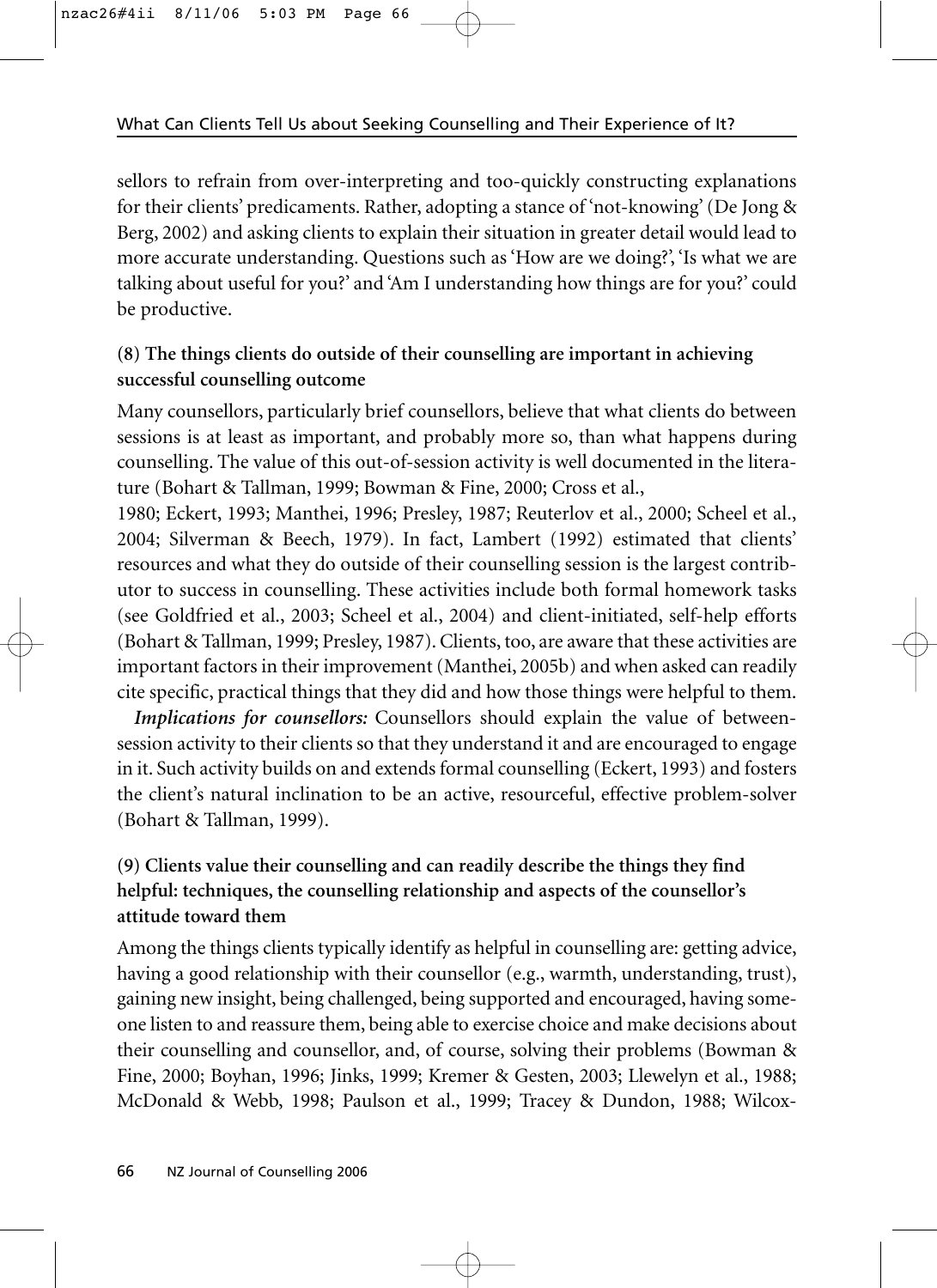Matthew et al., 1997; Wivell & Webb, 1995). In addition, they appreciate explanations that provide them with new ways of looking at things; they like being complimented, when it is warranted, for their insight, skill and competence (Manthei, 2005b); and they usually value counsellor self-disclosure (Knox et al., 1997).

*Implications for counsellors:* As counselling progresses, it could be useful for counsellors to ask their clients what they think would be helpful or productive in their counselling, as well as those things they thought would be unhelpful. This type of questioning would help clients feel they were involved in the decision-making and encourage them to think carefully about and take responsibility for their own progress. The answers provided might also help the counsellor to adjust to or match their counselling style to the needs and preferences of their client. When they are used, explanations or interpretations might be most effective if offered tentatively, in a way that prompts clients to think and analyse rather than just accept ready-made explanations.

## **(10) Clients are aware also of the unhelpful things their counsellors do, but seem to be tolerant of most 'mistakes' and may seldom reveal their dissatisfaction to the counsellor**

Research on unhelpful interactions in counselling is considerably less extensive than it is for helpful factors, possibly because clients are, on the whole, very positive about their counselling (Bowman & Fine, 2000; Hemmings, 2000; Seligman, 1995). Other reasons include the possibility that clients are reluctant to criticise their counsellors (Farber, 2003; Hill et al., 1993) and are tolerant of a less-than-perfect performance by their counsellor (Farber, 2003; Hill et al., 1993; Rennie, 1994). Nevertheless, clients have identified specific techniques as well as more general attitudes or personal/professional styles that they regard as unhelpful. They include: inappropriate, intrusive or confusing self-disclosures (Hill & Knox, 2002); lack of strategies offered and poor time management (Boyhan, 1996); repetition and misdirection (Llewelyn et al., 1988); unclear goals, talking too much, counsellors pushing their own agenda (Bowman & Fine, 2000); not being listened to and a counsellor who forgets things that had previously been talked about in counselling (Manthei, 2005b).

*Implications for counsellors:* Whether out of courtesy, embarrassment or some other feeling, clients often tend to 'go easy' on their counsellor. For counsellors, it is important to realise that their performance does not have to be perfect and that their clients are accepting of some mistakes. In fact, the working relationship may be more robust than counsellors might think it is.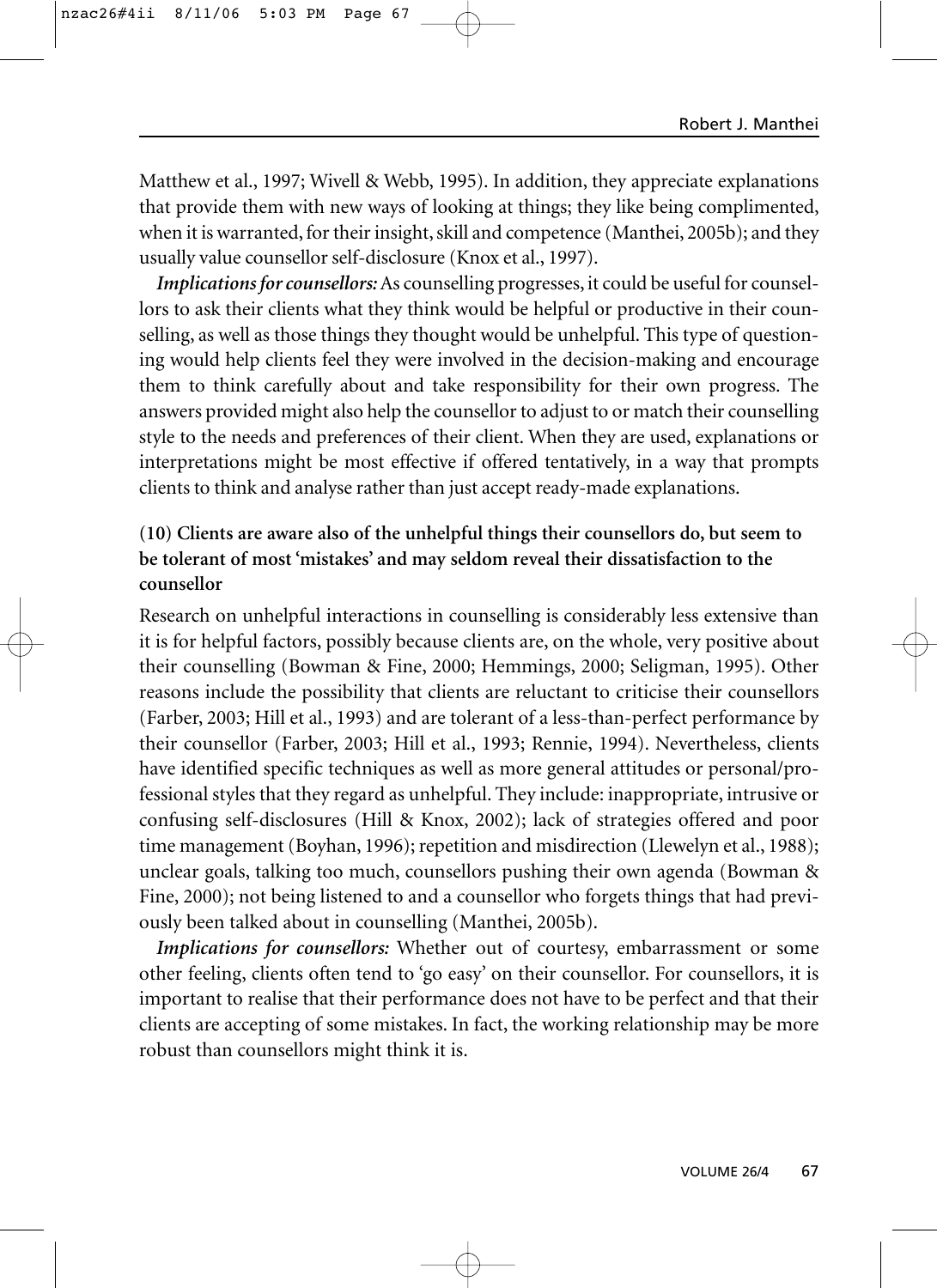## **(11) Clients withhold information and keep some topics secret from their counsellors**

Research has demonstrated that many clients choose not to talk about particular topics in counselling (Farber, 2003; Farber & Hall, 2002; Hill et al., 1993; Manthei, 2005b; Regan & Hill, 1992; Rennie, 1994). Being fully open with their counsellors is more of an ideal than a reality, even for those clients who profess to disclose everything '… [clients] also articulated what appear to be contradictory sentiments – on the one hand, affirming the position that disclosure is always better than non-disclosure, and, on the other hand, suggesting at times it is acceptable "not to tell"' (Farber et al., 2004, p. 344). It has been estimated that 42–65% of clients keep some things to themselves (Farber et al., 2004; Hill et al., 1993; Kelly, 1998). In most cases this 'secret' material is negative rather than positive (Hill et al., 1993) and the topics most often left unsaid concern sexual matters and physically or sexually abusing others (Farber, 2003; Farber & Hall, 2002). The reasons clients give for withholding some information include inhibition, shame, fear, not wanting to hurt others (Farber, 2003; Farber et al., 2004); concern about the counsellor's approach, fear of criticising the counsellor and feeling that it is impolite to do so (Farber & Hall, 2002; Rennie, 1994); and simply not thinking the matter is important enough to raise (Farber, 2003).

Interestingly, counsellors are often unaware of the things clients choose not to talk about. For example, Regan and Hill (1992) reported that counsellors were aware of only 17% of the things clients left unsaid while Hill et al. (1993) found that only 27% of counsellors knew the topics their clients had left unsaid.

*Implications for counsellors:* The challenge for counsellors is to know when clients are deliberately withholding critical information and which of those clients need only a gentle push or encouragement to reveal it (Farber, 2003). There are no easy answers to this dilemma and counsellors can only do what has been suggested several times previously: 'If you want to know, try asking your client.'

#### **(12) Clients tend to prefer briefer counselling than do their counsellors**

Previous research has reported that clients expect and prefer briefer counselling than do their counsellors (Eckert, 1993; Pekarik & Finney-Owen, 1987; Pekarik & Wierzbicki, 1986). Proponents of brief models of counselling have talked about intermittent counselling, the idea that clients might need or want several courses of counselling over a period of time (Eckert, 1993). Thus, termination occurs not when a 'cure' has been achieved, but at the point that current difficulties have improved sufficiently in the client's view (Bohart & Tallman, 1999). Clients have reported that they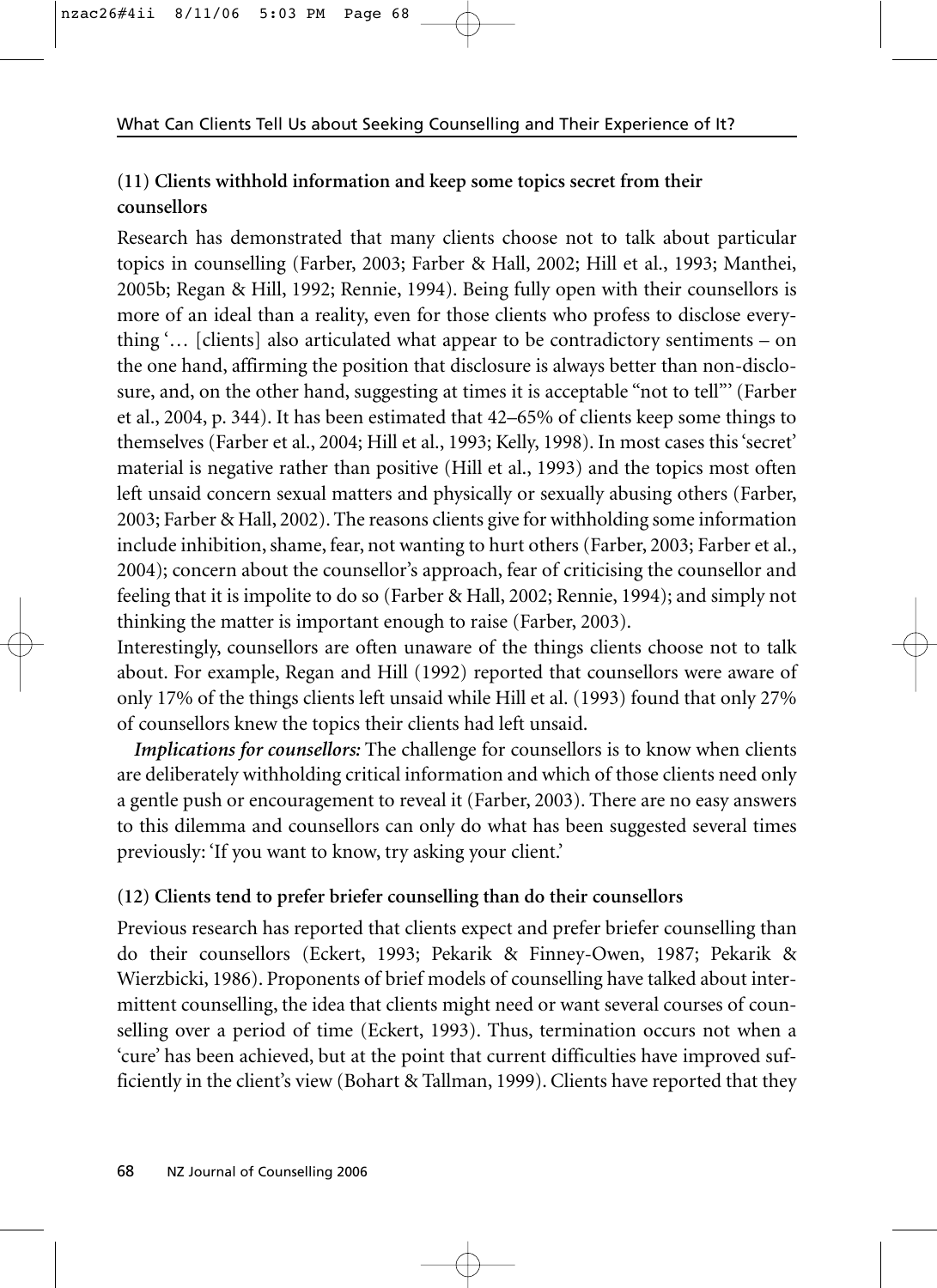like an 'open door', a return-as-needed policy. They found this policy a comfort and a support, a sort of 'fall-back' position if their problems got them down again (Manthei, 2005b).

*Implications for counsellors:* Counsellors should understand that clients often have very clear ideas about how much counselling is enough, as well as why they want to terminate and how to do it. Sufficient progress is not simply a function of number of sessions (Eckert, 1993; Hatchett & Park, 2003). Instead, counsellors could monitor progress with the client as counselling progresses (Duncan et al., 2004). Solutionfocused counsellors even recommend discussing termination with the client in the first session (De Jong & Berg, 2002). It would be useful to discuss these matters with clients and trust and support their decisions in the matter.

## **(13) Most clients regard participating in research as a valuable and important way to help other clients**

This point is included to encourage more researchers to collect data from actual clients in field settings since '… feedback from clients is essential and even improves success' (Duncan et al., 2004, p. 85). One of the main criticisms levelled at counselling and counsellors (Howard, 1996) and one of the main shortcomings has been the profession's over-reliance on quantitative methods for conducting research (Gordon, 2000; Howe, 1996; Polkinghorne, 1984). While one recommended alternative, the use of qualitative methods that can foster a counselling-like relationship between client and researcher, has potential ethical pitfalls in it (Hart & Crawford-Wright, 1999), there is accumulating evidence that shows that clients who volunteer to participate in such research projects are not only willing and interested participants, but they may benefit therapeutically from doing so as well (Etherington, 2001; Gaddis, 2004). They seldom report feeling compromised or re-traumatised and usually wish only to remain anonymous in the reporting of results (Manthei, 2005b).

*Implications for counsellors:* There is a need for research from the client's perspective using qualitative methods of data collection and analysis if we are to understand more fully the process of counselling. If planned and conducted carefully, sensitively, collaboratively and ethically, such research can yield extremely valuable insights without being damaging to or exploiting clients (Etherington, 2001).

#### **Summary**

When considered as a whole, the results of this review fit closely with Bohart and Tallman's (1999, p. xi) premise that 'Research evidence converges to suggest that the active efforts of clients are responsible for making psychotherapy work'. The findings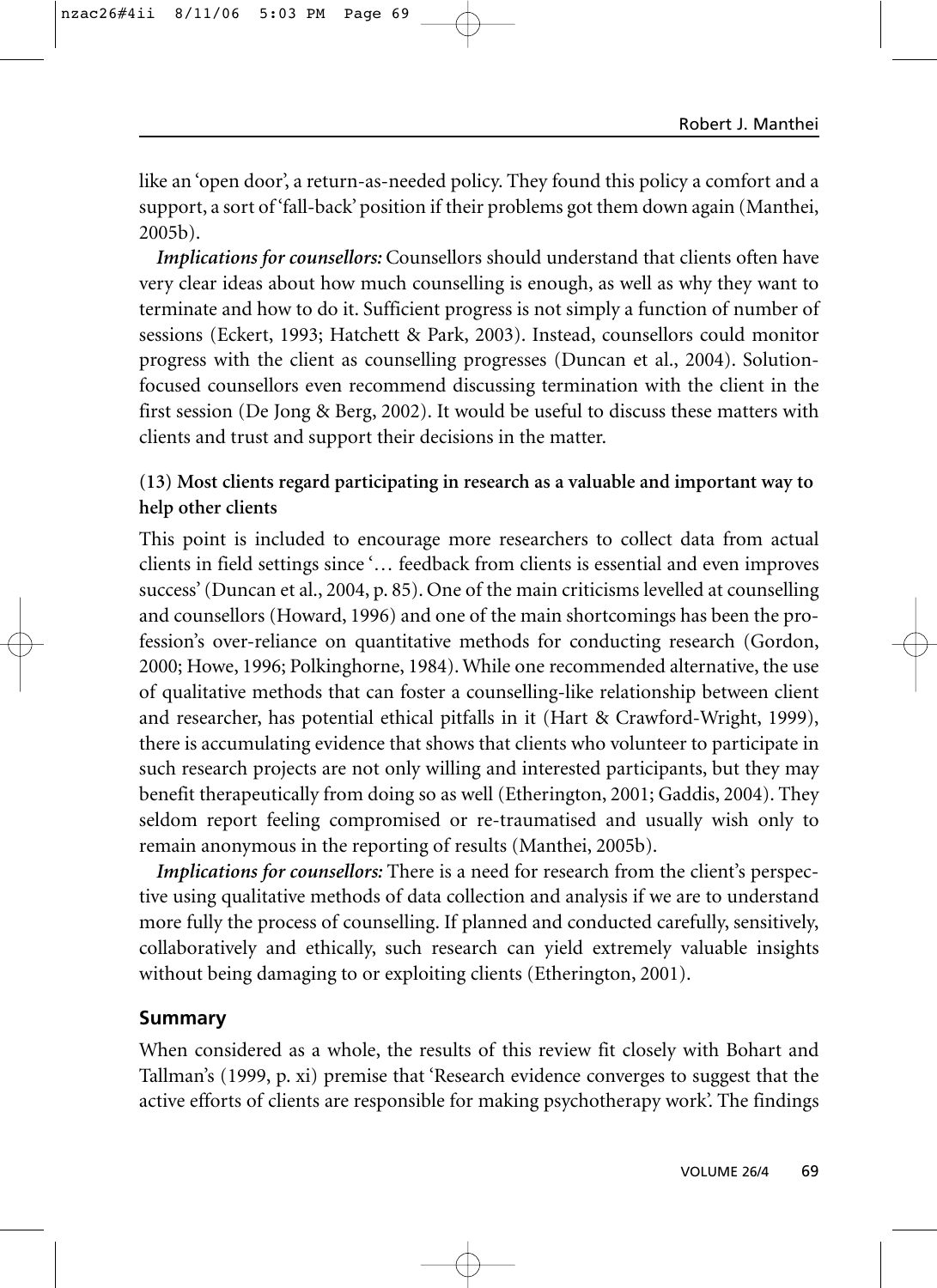reveal the many ways in which clients act sensibly, decisively and effectively to initiate positive change during their counselling and outside of it. The findings also demonstrate that clients are motivated to be self-healers and problem-solvers, that they have sound ideas regarding what works for them and what does not, and that they will often create solutions themselves if given the time and opportunity to do so. In Bohart and Tallman's words, the message for counsellors might well be '"less is more", that is, that you do not always have to intervene' (p. xvi).

This review suggests that counsellors with a healthy curiosity about clients, their notions of self-healing and an expectation that their clients will actively think and decide for themselves, may more often be in harmony with their clients' ideas of what is needed and effective for them in the helping relationship. At the very least, these summary findings deserve to be known by counsellors, and discussed and critiqued in light of practice and new research findings.

#### References

- Alvidrez, J. (1999). Ethnic variations in mental health attitudes and service use among lowincome African American, Latina, and European American young women. *Community Mental Health Journal, 35*: 515–30.
- Bayer, J.K. & Peay, M.Y. (1997). Predicting intentions to seek help from professional mental health services. *Australian and New Zealand Journal of Psychiatry*, *31*: 504–513.
- Bohart, A.C. & Tallman, K. (1999). *How clients make therapy work*. Washington, DC: American Psychological Association.
- Bowman, L. & Fine, M. (2000). Client perceptions of couples therapy: Helpful and unhelpful aspects. *American Journal of Family Therapy*, *28*: 295–310.
- Boyhan, P.A. (1996). Clients' perceptions of single session consultations as an option to waiting for family therapy. *Australian and New Zealand Journal of Family Therapy*, *17*: 85–96.
- Bridgman, G. (1994). Two surveys of the prevalence of mental ill health in the community. *Mental Health Foundation News,* Winter: 8–9.
- Carpenter, J. (1994). Finding people in family therapy. *Dulwich Centre Newsletter*, *1*: 32–38.
- Caskey, N.H., Barker, C. & Elliot, R. (1984). Dual perspectives: Clients' and therapists' perceptions of therapist responses. *British Journal of Clinical Psychology*, *23*: 281–90.
- Clarkin, J.F. & Levy, K.N. (2004). The influence of client variables on psychotherapy. In M.J. Lambert (Ed.), *Bergin and Garfield's handbook of psychotherapy and behaviour change* (5th ed.). John Wiley & Sons.
- Cohen, S. & Wills, T.A. (1985). Stress, social support, and the buffering hypothesis. *Psychological Bulletin*, *98*: 310–57.
- Cramer, K.M. (1999). Psychological antecedents to help-seeking behavior: A reanalysis using path modelling structures. *Journal of Counseling Psychology*, *46*: 381–87.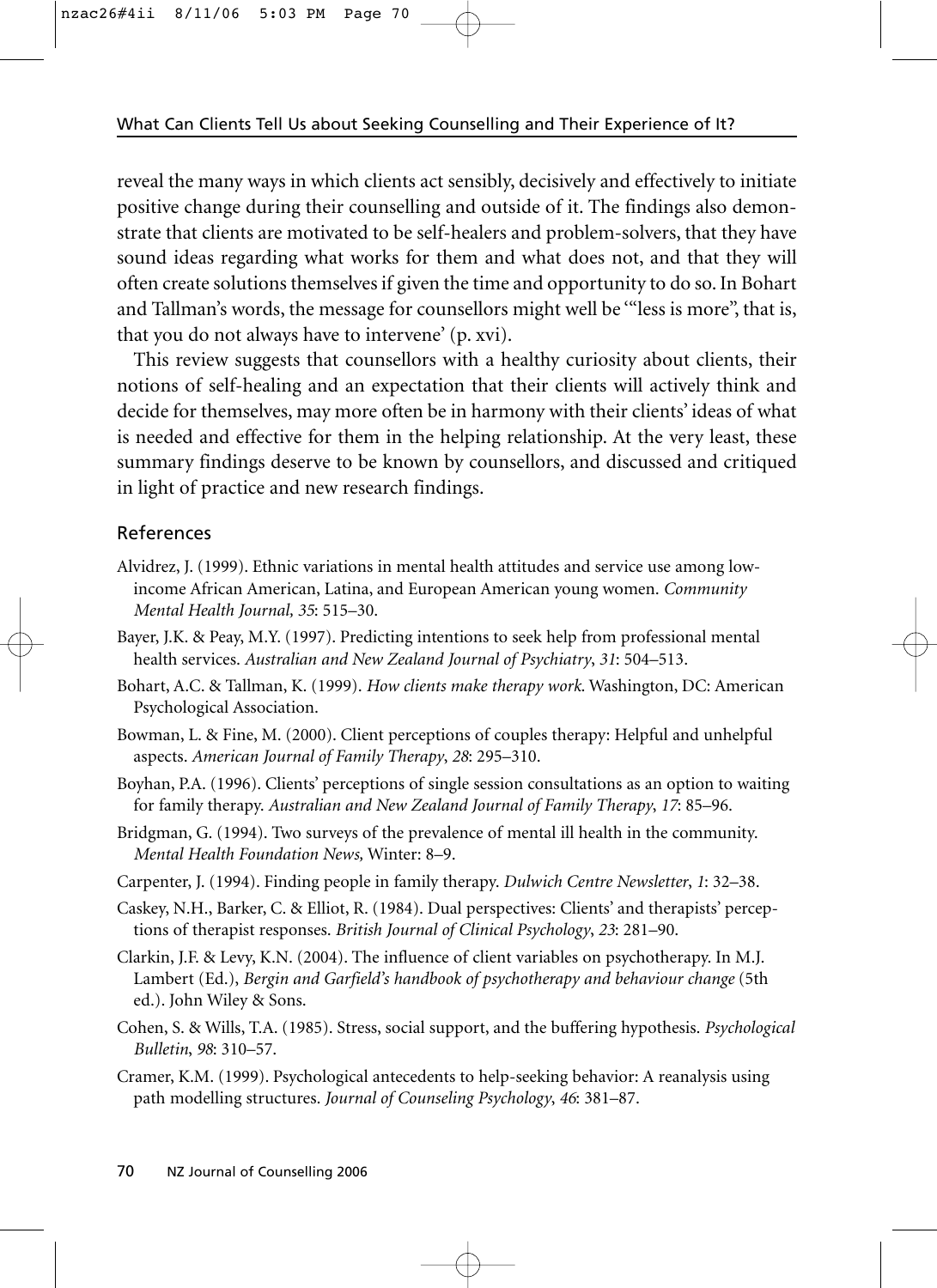- Cross, D.G., Sheehan, P.W. & Khan, J.A. (1980). Alternative advice and counsel in psychotherapy. *Journal of Consulting and Clinical Psychology*, *48*: 615–25.
- Cummings, A.L., Hallberg, E.T., Slemon, A. & Martin, J. (1992a). Participants' memories for therapeutic events and ratings of session effectiveness. *Journal of Cognitive Psychotherapy*, *6*: 113–24.
- Cummings, A.L., Martin, J., Hallberg, E.T. & Slemon, A.G. (1992b). Memory for therapeutic events, session effectiveness, and working alliance in short-term counselling. *Journal of Counseling Psychology*, *39*: 306–312.
- Cusak, J., Deane, F.P., Wilson, C.J. & Ciarrochi, J. (2004). Who influence men to go to therapy? Reports from men attending psychological services. *International Journal for the Advancement of Counselling*, *26*: 271–83.
- Deane, F.P. & Todd, D.M. (1996). Attitudes and intentions to seek professional psychological help for personal problems or suicidal thinking. *Journal of College Student Psychotherapy*, *10*: 45–59.
- De Jong, P. & Berg, I.K. (2002). *Interviewing for solutions* (2nd ed.). Pacific Grove, CA: Brooks/Cole.
- Dill-Standiford, T.J., Stiles, W.B. & Rorer, L.G. (1988). Counselor-client agreement on session impact. *Journal of Counseling Psychology*, *35*: 47–55.
- Duncan, B.L., Miller, S.D. & Sparks, J.A. (2004). *The heroic client* (rev. ed.). San Francisco: Jossey-Bass.
- Eckert, P.A. (1993). Acceleratioin of change: Catalysts in brief therapy. *Clinical Psychology Review*, *13*: 241–53.
- Etherington, K. (2001). Research with ex-clients: A celebration and extension of the therapeutic process. *British Journal of Guidance and Counselling*, *29*: 5–19.
- Falvey, J.E. (1991). Rethinking research: Form and function in a clinical curriculum. *Journal of Mental Health Counseling*, *13*: 221–35.
- Farber, B.A. (2003). Patient self-disclosure: A review of the research. *Journal of Clinical Psychology*, *59*: 589–600.
- Farber, B.A., Berano, K.C. & Capobianco, J.A. (2004). Clients' perceptions of the process and consequences of self-disclosure in psychotherapy.*Journal of Counseling Psychology*, *51*: 340–46.
- Farber, B.A. & Hall, D. (2002). Disclosure to therapists: What is and is not discussed in psychotherapy. *Journal of Clinical Psychology*, *58*: 359–70.
- Gaddis, S. (2004). Re-positioning traditional research: Centring clients' accounts in the construction of professional therapy knowledges. *International Journal of Narrative Therapy and Community Work*, *2*: 38–48.
- Gelso, C.J. (1993). On the making of a scientist-practitioner: A theory of research training in professional psychology. *Professional Psychology: Research and Practice*, *24*: 468–76.
- Goldfried, M.R., Burknell, L.A. & Eubanks-Carter, C. (2003). Therapist self-disclosure in cognitive-behavior therapy. *Journal of Clinical Psychology*, *9*: 555–68.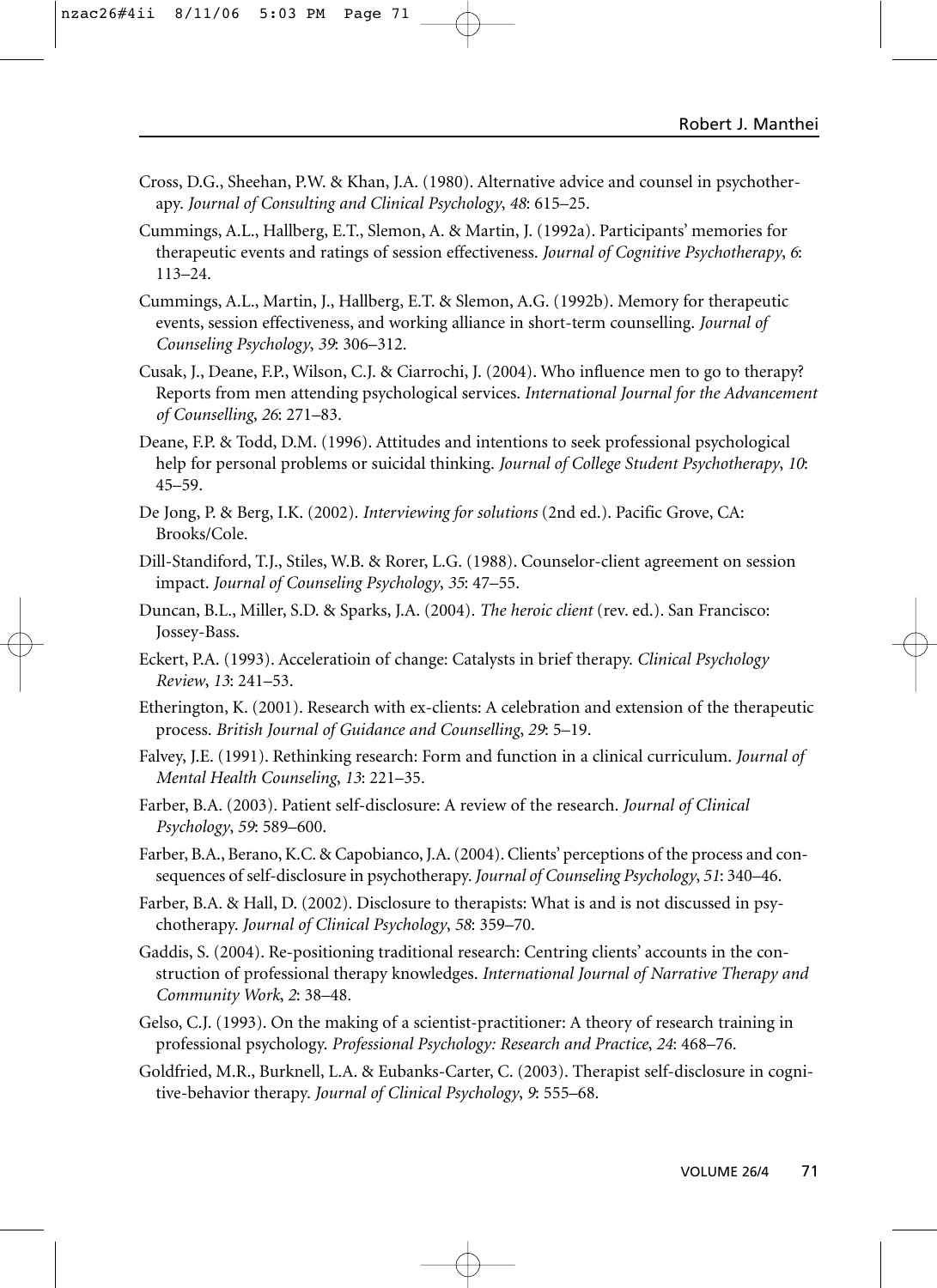- Gordon, N.S. (2000). Researching psychotherapy, the importance of the client's view: A methodological challenge. *Qualitative Report, 4* (3/4). On-line serial: http://www.nova.edu/sss/QR/QR4-1/gordon.html.
- Hart, N. & Crawford-Wright, A. (1999). Research as therapy, therapy as research: Ethical dilemmas in new-paradigm research. *British Journal of Guidance & Counselling*, *27* (2): 205–214.
- Hatchett, G.T. & Park, H.L. (2003). Comparison of four operational definitions of premature termination. *Psychotherapy: Theory, Research, Practice, Training*, *40*: 226–31.
- Hemmings, A. (2000). Counselling in primary care: A review of the practice evidence. *British Journal of Guidance and Counselling*, *28*: 233–52.
- Hill, C.E. & Knox, S. (2002). Self-disclosure. In J.C. Norcross (Ed.), *Psychotherapy relationships that work*, pp. 255–66. London: Oxford University Press.
- Hill, C.E., Thompson, B.J., Cogar, M.C. & Denman III, D.W. (1993). Beneath the surface of long-term therapy: Therapist and client report of their own and each other's covert processes. *Journal of Counseling Psychology*, *40*: 278–87.
- Horvath, A.O., Marx, R.W. & Kamann, A.M. (1990). Thinking about thinking in therapy: An examination of clients' understanding of their therapists' intentions. *Journal of Consulting and Clinical Psychology*, *58*: 614–21.
- Horvath, A.O. & Symonds, B.D. (1991). Relation between working alliance and outcome in psychotherapy: A meta-analysis. *Journal of Counseling Psychology*, *38*: 139–49.
- Howard, A. (1996). *Challenges to counselling and psychotherapy*. London: MacMillan Press.
- Howard, K.I., Cornille, T.A., Lyons, J.S., Vessey, J.T., Lueger, R.J. & Saunders, S.M. (1996). Patterns of mental health service utilisation. *Archives of General Psychiatry*, *53*: 696–703.
- Howe, D. (1996). Client experiences of counselling and treatment interventions: A qualitative study of family views of family therapy. *British Journal of Guidance and Counselling*, *24*: 367–75.
- Jinks, G.H. (1999). Intentionality and awareness: A qualitative study of clients' perceptions of change during longer term counselling. *Counselling Psychology Quarterly*, *12*: 57–71.
- Johnson, L.N., Nelson, T.S. & Allgood, S.M. (1998). Noticing pre-treatment change and therapy outcome: An initial study. *American Journal of Family Therapy*, *26*: 159–68.
- Kelly, A.E. (1998). Clients' secret keeping in outpatient therapy. *Journal of Counseling Psychology*, *45*: 50–57.
- Kirch, I. (1990). *Changing expectations*. Pacific Grove, CA: Brooks/Cole.
- Klein, E.B., Stone, W.N., Hicks, M.W. & Pritchard, I.L. (2003). Understanding dropouts. *Journal of Mental Health Counselling*, *25*: 89–100.
- Knox, S., Hess, S.A., Petersen, D.A. & Hill, C.E. (1997). A qualitative analysis of client perceptions of the effects of helpful therapist self-disclosure in long-term therapy. *Journal of Counseling Psychology*, *44*: 274–83.
- Kremer, T.G. & Gesten, E.L. (2003). Managed mental health care: The client's perspective. *Professional Psychology: Research and Practice*, *34*: 187–96.
- Lambert, M. (1992). Psychotherapy outcome research. In J.C. Norcross & M.R. Goldfried (Eds),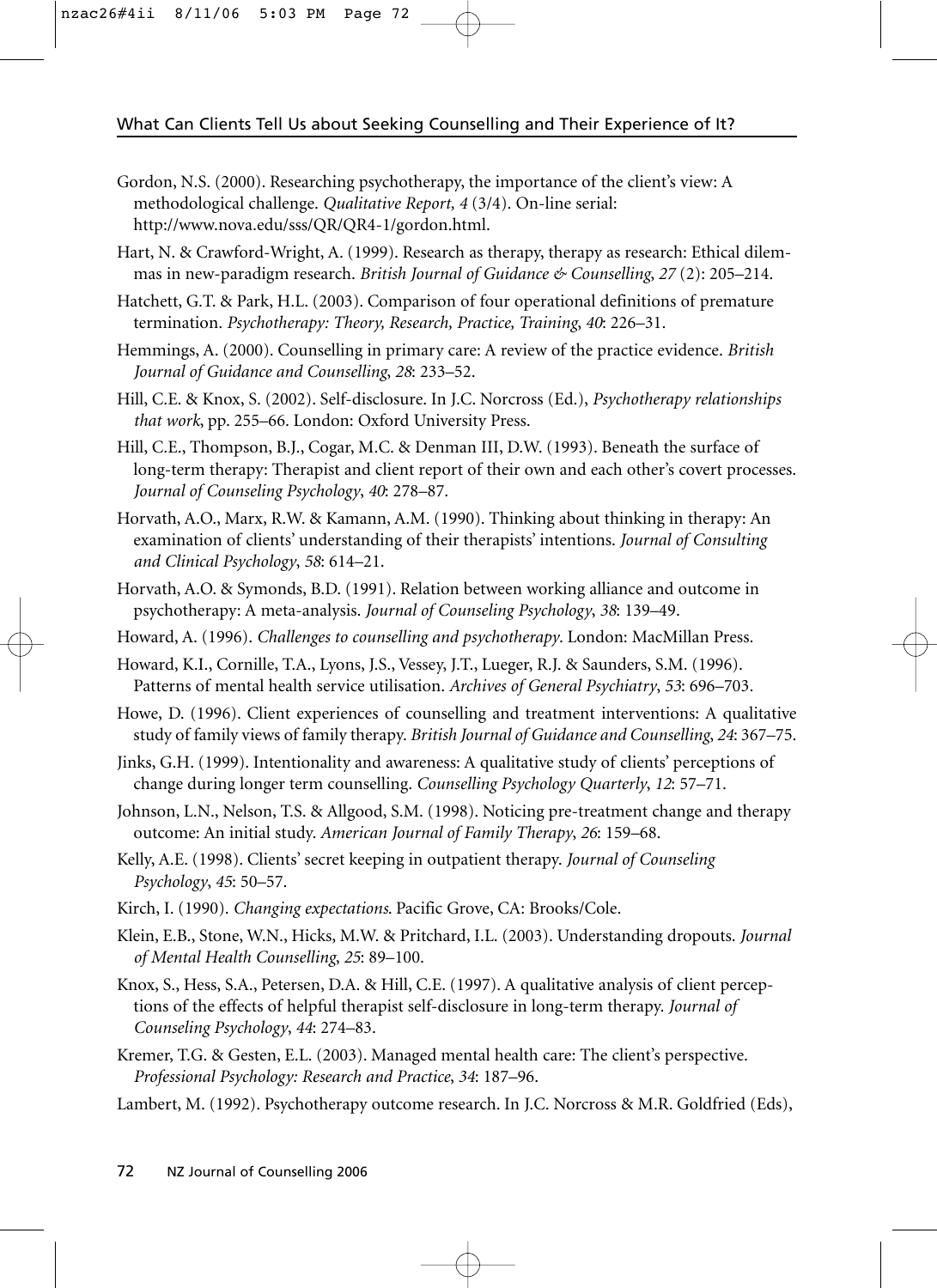*Handbook of psychotherapy integration*, pp. 94–129. New York: Basic Books.

- Lawson, D. (1994). Identifying pre-treatment change. *Journal of Counseling and Development*, *72*: 244–48.
- Lever, H. & Gmeiner, A. (2000). Families leaving family therapy after one or two sessions: A multiple descriptive case study. *Contemporary Family Therapy*, *22*: 39–65.
- Llewelyn, S.P., Elliott, R., Shapiro, D.A., Hardy, G. & Firth-Cozens, J. (1988). Client perceptions of significant events in prescriptive exploratory periods of individual therapy. *British Journal of Clinical Psychology*, *27*: 105–114.
- Maione, P.V. & Chenail, R.J. (1999). Qualitative inquiry in psychotherapy: Research on the common factors. In M.A. Hubble, B.L. Duncan & S.D. Miller (Eds), *The heart and soul of change: What works in therapy*. Washington, DC: APA.
- Manthei, R.J. (1996). A follow-up study of clients who fail to begin counselling or terminate after one session. *International Journal for the Advancement of Counselling*, *18*: 115–28.
- Manthei, R. (2001). Content analysis of the *New Zealand Journal of Counselling*: Volumes 13–21, 1991–2000. *New Zealand Journal of Counselling, 22* (1): 1–12.
- Manthei, R.J. (2005a). Clients talk about their experience of seeking counselling. Unpublished manuscript. School of Education, University of Canterbury.
- Manthei, R.J. (2005b). Clients talk about their experience of the process of counselling. Unpublished manuscript. School of Education, University of Canterbury.
- Manthei, R. J. (2005c). Client-counsellor agreement on what happens in their counselling. Unpublished manuscript. School of Education, University of Canterbury.
- Manthei, R.J. & Duthie, S. (2003). Who uses counselling services in New Zealand? *International Journal of Mental Health*, *32*: 49–62.
- Manthei, R.J. & Miller, J. (1991). New Zealand counselling, therapy and guidance-related literature, 1980 and 1989: A bibliography. *New Zealand Journal of Counselling, 13*: 35–71.
- Manthei, R. & Miller, J. (2000). *Good counselling: A guide for clients*. Auckland: Longman.
- Manthei, R. & Miller, J. (2001). New Zealand counselling, therapy and guidance-related literature published between 1990 and 1999: A bibliography. *New Zealand Journal of Counselling, 22* (1): 13–110.
- Martin, J. & Stelmaczonek, K. (1988). Participants' identification and recall of important events in counselling. *Journal of Counseling Psychology*, *35*: 385–90.
- McDonald, A. & Webb, S.B. (1998). Recovering memories of sexual abuse: Clients' experiences of therapy. *New Zealand Journal of Counselling*, *19*: 17–30.
- McLeod, J. (1998). *An introduction to counselling* (2nd ed.). Buckingham: Open University Press.
- Metcalf, L. & Thomas, F. (1994). Client and therapist perceptions of solution focused brief therapy: A qualitative analysis. *Journal of Family Psychotherapy*, *5*: 49–66.
- Metcalf, L., Thomas, F.N., Duncan, B.L., Miller, S.D. & Hubble, M.A. (1996). What works in solution-focused brief therapy? In S.D. Miller, M.A. Hubble & B.L. Duncan, *Handbook of solution-focused brief therapy*. San Francisco: Jossey-Bass.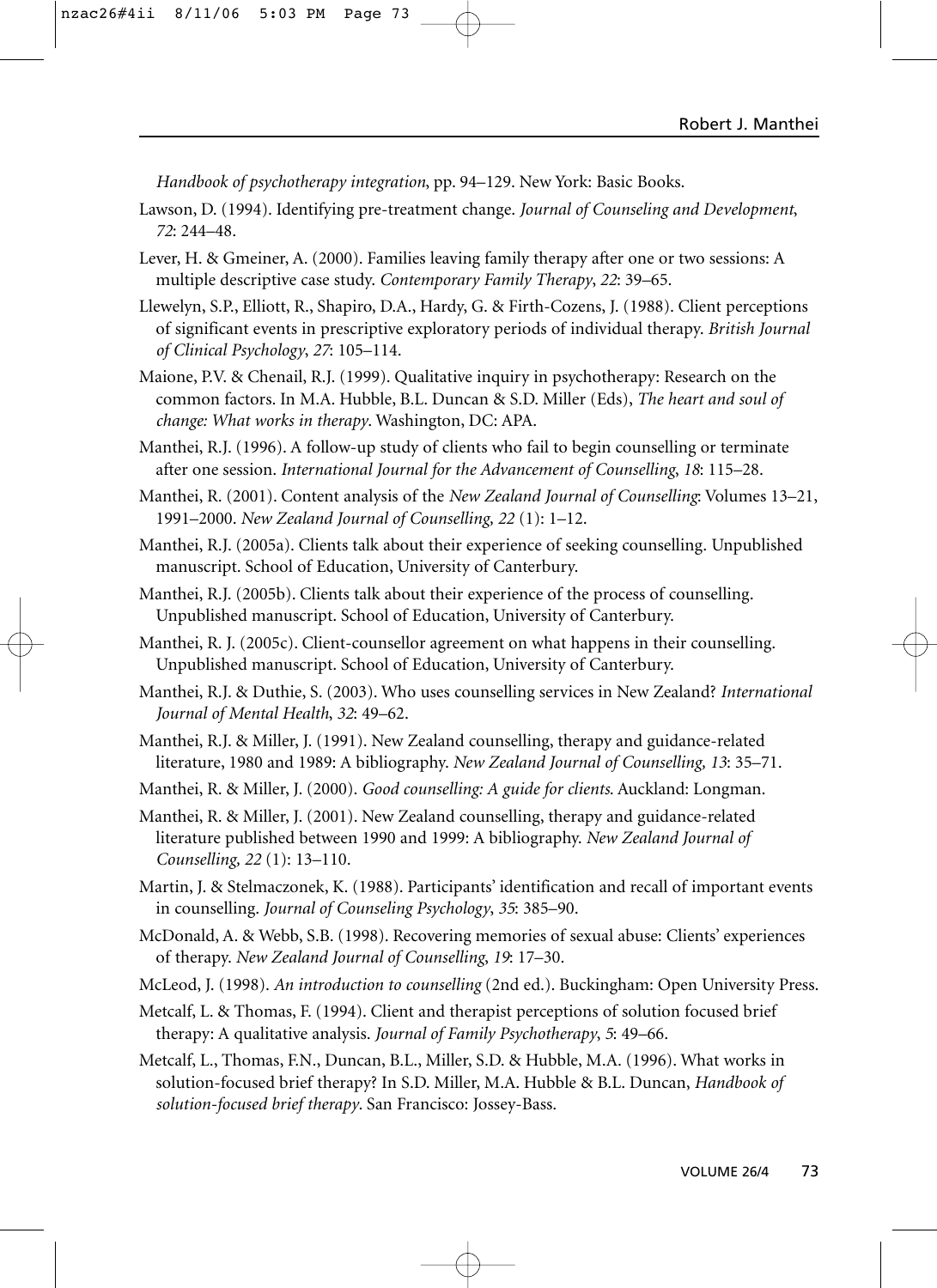- Monroe, S.M., Simons, A.D. & Thase, M.E. (1991). Onset of depression and time to treatment entry: Roles of life stress. *Journal of Consulting and Clinical Psychology*, *59*: 566–73.
- Ness, M.E. & Murphy, J.J. (2001). Pretreatment change reports by clients in a university counselling centre: Relationship to inquiry technique, client, and situational variables. *Journal of College Counseling*, *4*: 20–29.
- Norcross, J.C. & Aboyoun, D.C. (1994). Self-change experiences of psychotherapists. In T.M. Brinthaupt & R.P. Lipka (Eds), *Changing the self*. Albany: State University of New York Press.
- Paulson, B.L., Truscott, D. & Stuart, J. (1999). Clients' perceptions of helpful experiences in counselling. *Journal of Counseling Psychology*, *46*: 317–24.
- Pekarik, G. & Finney-Owen, K. (1987). Outpatient clinic therapist attitudes and beliefs relevant to client dropout. *Community Mental Health Journal*, *23*: 120–30.
- Pekarik, G. & Wierzbicki, M. (1986). The relationship between clients' expected and actual treatment duration. *Psychotherapy, 23*: 532–34.
- Pescosolido, B.A., Bardner, C.B. & Lubell, K.M. (1998). How people get into mental health services: Stories of choice, coercion and 'muddling through' from 'first-timers'. *Social Science and Medicine*, *46* (2): 275–86.
- Pistole, M.C. & Roberts, A. (2002). Mental health counselling: Toward resolving identity confusions. *Journal of Mental Health Counseling*, *24*: 1–19.
- Polkinghorne, D.E. (1984). Further extensions of methodological diversity for counselling psychology. *Journal of Counselling Psychology*, *31*: 416–29.
- Presley, J.H. (1987). The clinical dropout: A view from the client's perspective. *Social Casework: The Journal of Contemporary Social Work*, *68*: 603–608.
- Regan, A.M. & Hill, C.E. (1992). Investigation of what clients and counsellors do not say in brief therapy. *Journal of Counseling Psychology*, *39*: 168–74.
- Rennie, D.L. (1994). Clients' deference in psychotherapy. *Journal of Counseling Psychology*, *41*: 427–37.
- Rennie, D.L. (2004). Anglo-North American qualitative counselling and psychotherapy research. *Psychotherapy Research*, *14*: 37–55.
- Reuterlov, H., Lofgren, T., Nordstrom, K., Temstrom, A. & Miller, S.D. (2000). What is better? A preliminary investigation of between-session change. *Journal of Systemic Therapies*, *19*: 111–15.
- Saunders, S.M. (1993). Applicants' experience of the process of seeking therapy. *Psychotherapy*, *30*: 554–64.
- Scheel, M.J., Hanson, W.E. & Razzhavaikina, T.I. (2004). The process of recommending homework in psychotherapy: A review of therapist delivery methods, client acceptability, and factors that affect compliance. *Psychotherapy: Theory, Research, Practice, Training*, *41*: 38–55.
- Seligman, M.E.P. (1995). The effectiveness of psychotherapy: The Consumer Reports Study. *American Psychologist*, *50*: 965–74.
- Sexton, T.L. & Whiston, S.C. (1996). Integrating counseling research and practice. *Journal of*